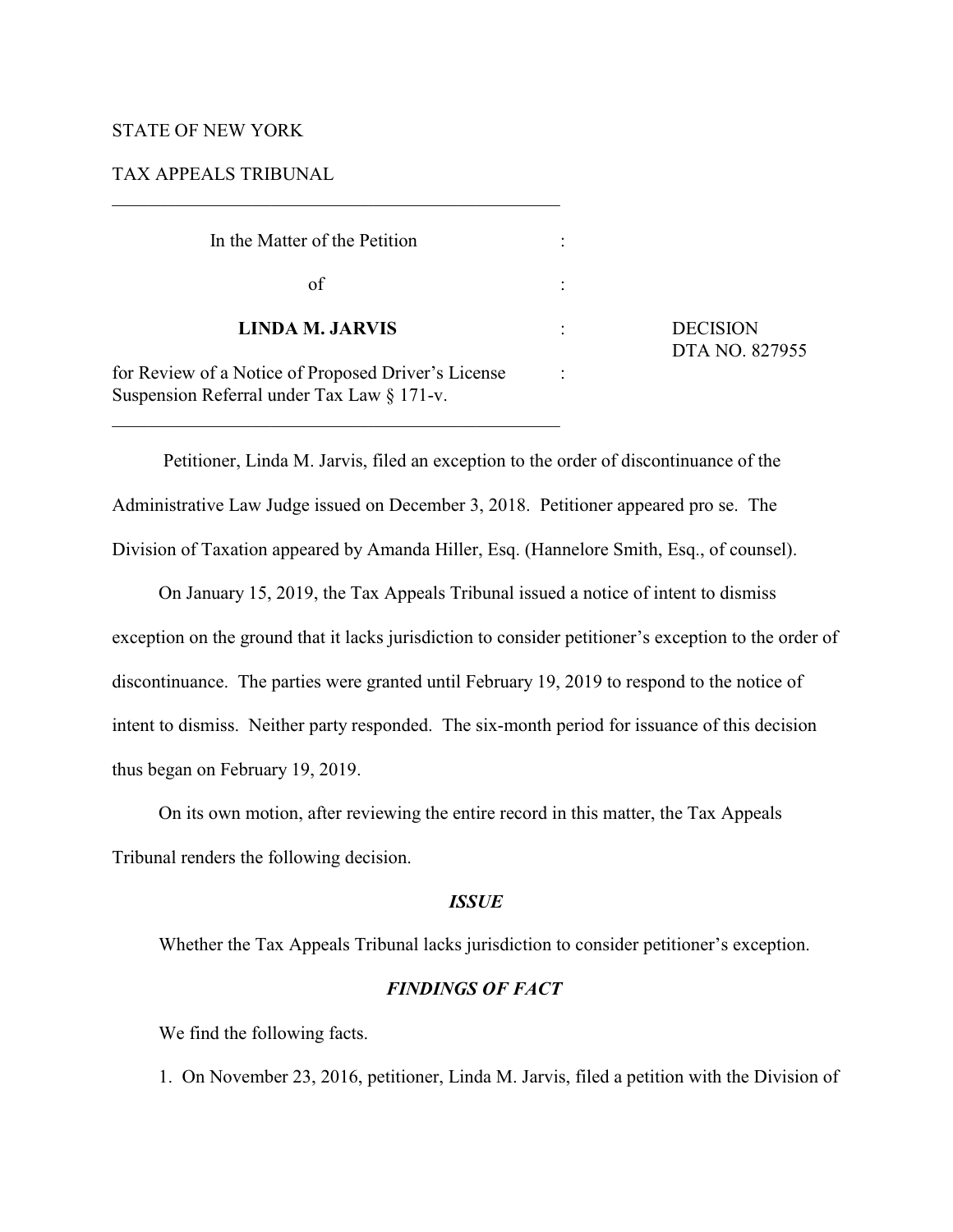Tax Appeals. The petition protests a notice of proposed driver's license suspension referral dated July 8, 2015, by asserting that the assessment underlying the proposed license suspension is not fixed and final and also by contesting the amount actually due under that assessment.

2. The Division of Taxation (Division) subsequently filed its answer to the petition, dated January 11, 2017, in which it requested that the petition be dismissed, or in the alternative denied.

3. On March 23, 2017, the Division filed with the Supervising Administrative Law Judge a notice of motion, with supporting papers, seeking an order dismissing the petition, or in the alternative, granting summary determination in its favor. Petitioner filed a letter in opposition to the Division's motion on September 15, 2017.

4. On December 7, 2017, the Administrative Law Judge issued an order denying the Division's motion. The Administrative Law Judge found that there existed material issues of fact relating to the calculation of petitioner's outstanding tax liability attributable to the assessment underlying the proposed driver's license suspension and the status of petitioner's article 78 appeal of the Tax Appeals Tribunal decision addressing the merits of that assessment (*Matter of Jarvis*, Tax Appeals Tribunal, July 22, 2010).

5. On January 12, 2018, the Administrative Law Judge held a pre-hearing conference call, during which the Division's representative agreed to provide petitioner with a computation of the adjustments made to the underlying assessment and details of any prepayments and payments that had been applied to such liability.

6. By letter dated March 23, 2018, the Division's representative advised the Administrative Law Judge that certain adjustments to the underlying assessment had not, to that point, been appropriately applied. The representative further advised that, upon proper

-2-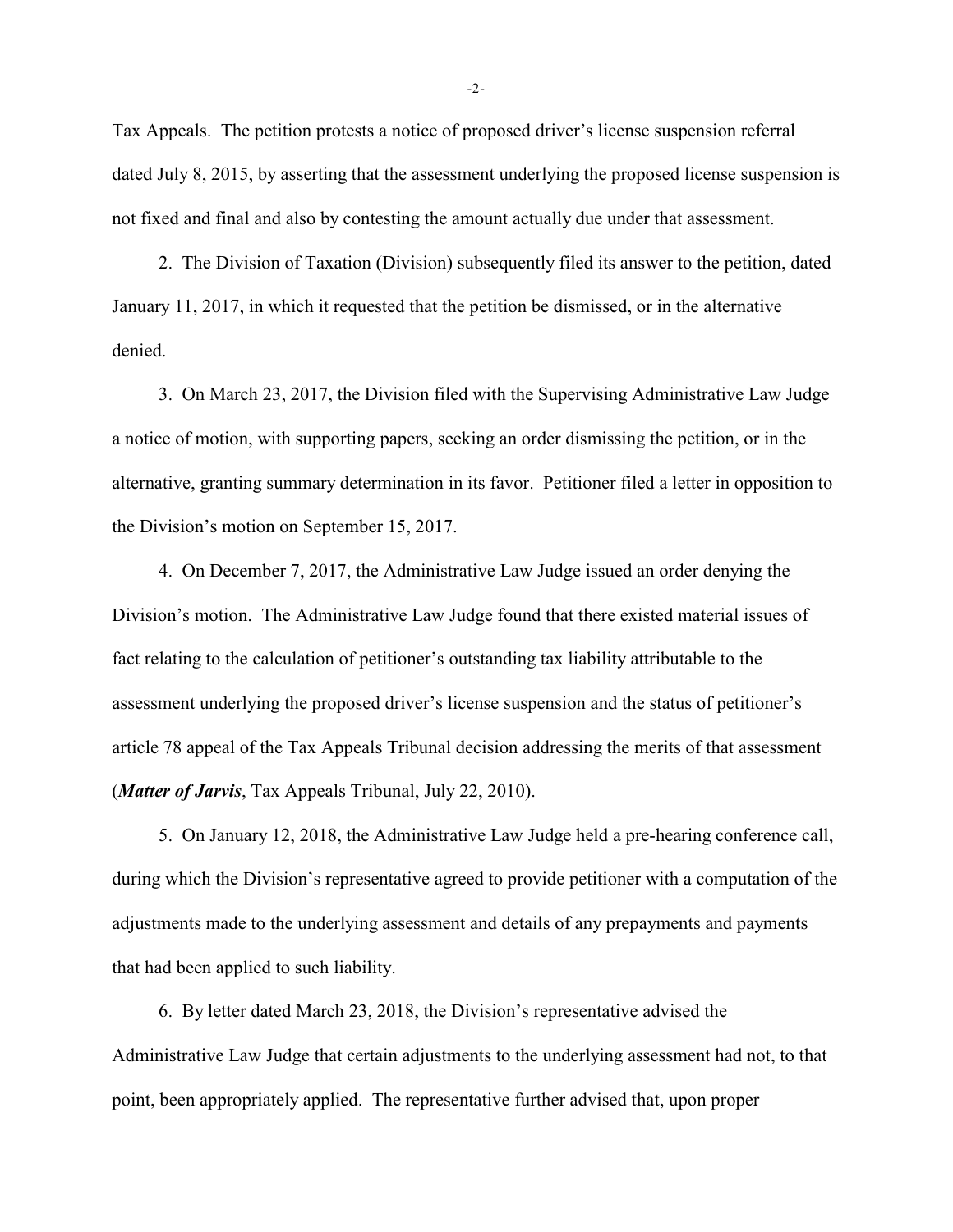recalculation of petitioner's liability, the Division determined that petitioner did not meet the liability threshold for the driver's license suspension program. The Division enclosed for filing with its letter a properly executed notice of cancellation and discontinuance of proceeding pertaining to the present matter, also dated March 23, 2018. The March 23, 2018 letter indicated that a copy thereof was mailed to petitioner's former representative (her spouse).

7. In response to the Division's notice of cancellation and discontinuance, the Administrative Law Judge issued an order of discontinuance, dated December 3, 2018, in which she ordered that the driver's license suspension referral be canceled and the proceeding discontinued with prejudice. Petitioner's exception followed on January 2, 2019.

#### *OPINION*

Petitioner filed her petition in protest of the notice of proposed driver's license suspension referral dated July 8, 2015. That notice was subsequently canceled. The Administrative Law Judge thus properly issued the December 3, 2018 order of discontinuance.

Petitioner argues in her exception that the order of discontinuance should not have been issued because it did not address the remaining open issues in this proceeding (i.e., whether the underlying assessments had become fixed and final and the amount of the liabilities assessed). Such issues would be relevant in the present matter only if the notice of proposed driver's license suspension referral remained in dispute. That is, in order to sustain such a notice, the underlying assessments must be fixed and final and equal to or in excess of \$10,000.00 (Tax Law § 171-v [1]). However, the notice of proposed driver's license suspension referral has been canceled. The issues raised in the petition are thus moot.

Petitioner also argues in her exception that the process culminating in the issuance of the order of discontinuance did not conform to the motion procedures as set forth in this Tribunal's

-3-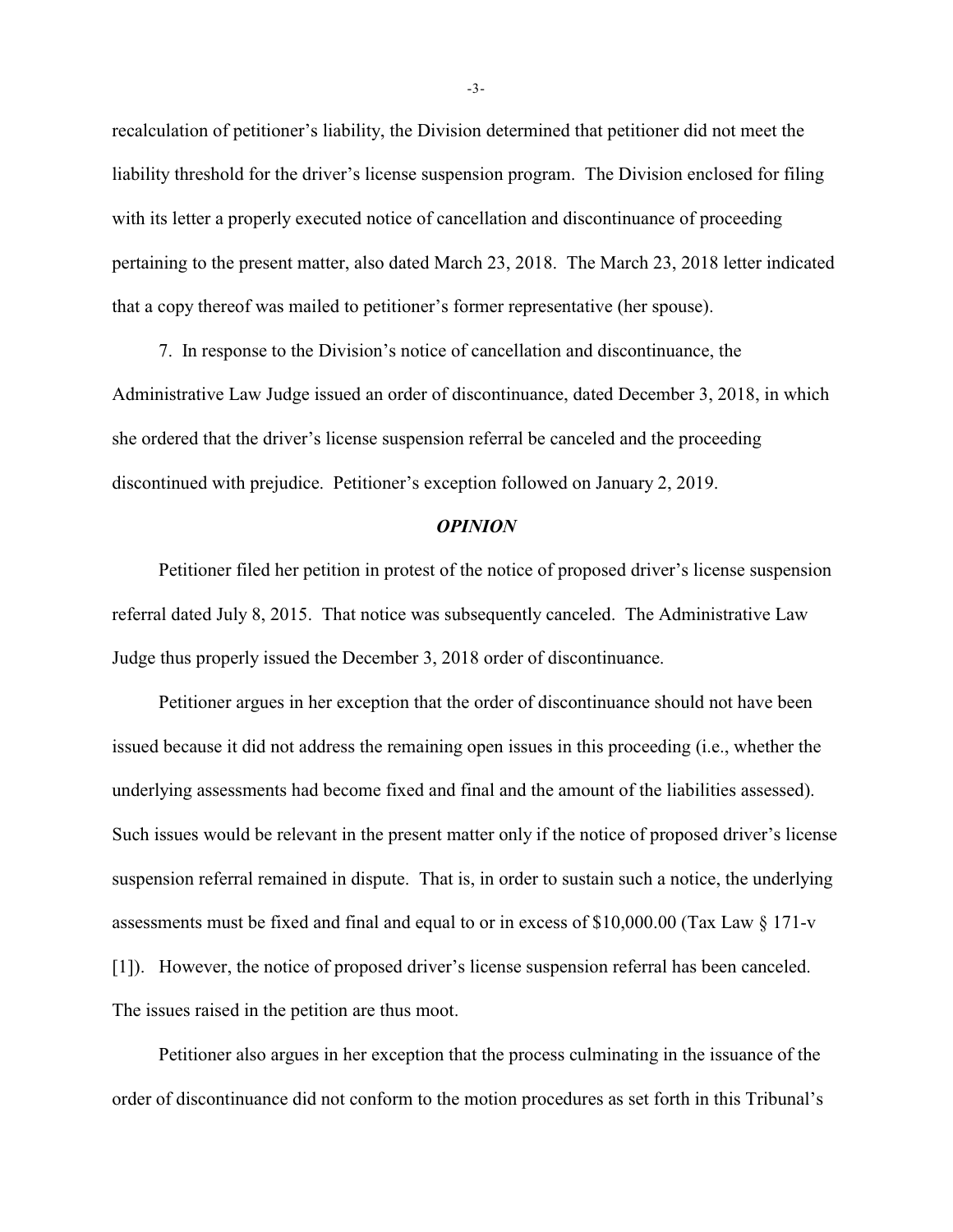Rules of Practice and Procedure (*see* 20 NYCRR 3000.5). Petitioner is correct in her assertion that the order of discontinuance does state that it is being issued on the motion of the Division, and that there was, in fact, no motion filed by the Division requesting such relief. Rather, the Division filed with the Division of Tax Appeals a properly executed notice of cancellation and discontinuance of proceeding pertaining to the present matter, dated March 23, 2018. In a letter accompanying this notice, the Division explained that it had now determined that petitioner did not meet the liability requirements of the driver's license suspension program and, accordingly, that the Division was cancelling the notice of proposed driver's license suspension issued to petitioner. With regard to the defects in this process, while the order of discontinuance is inaptly worded in that the Division did not file a motion, we see no prejudice to petitioner resulting from her participation in the process since the end result was the cancellation of the notice that was the subject of her petition.

Therefore, as the statutory document that was the subject of petitioner's petition has been canceled, this Tribunal has no jurisdiction to consider petitioner's exception.

Accordingly, it is ORDERED, ADJUDGED and DECREED that:

On the Tax Appeals Tribunal's own motion, the exception of Linda M. Jarvis is dismissed.

-4-